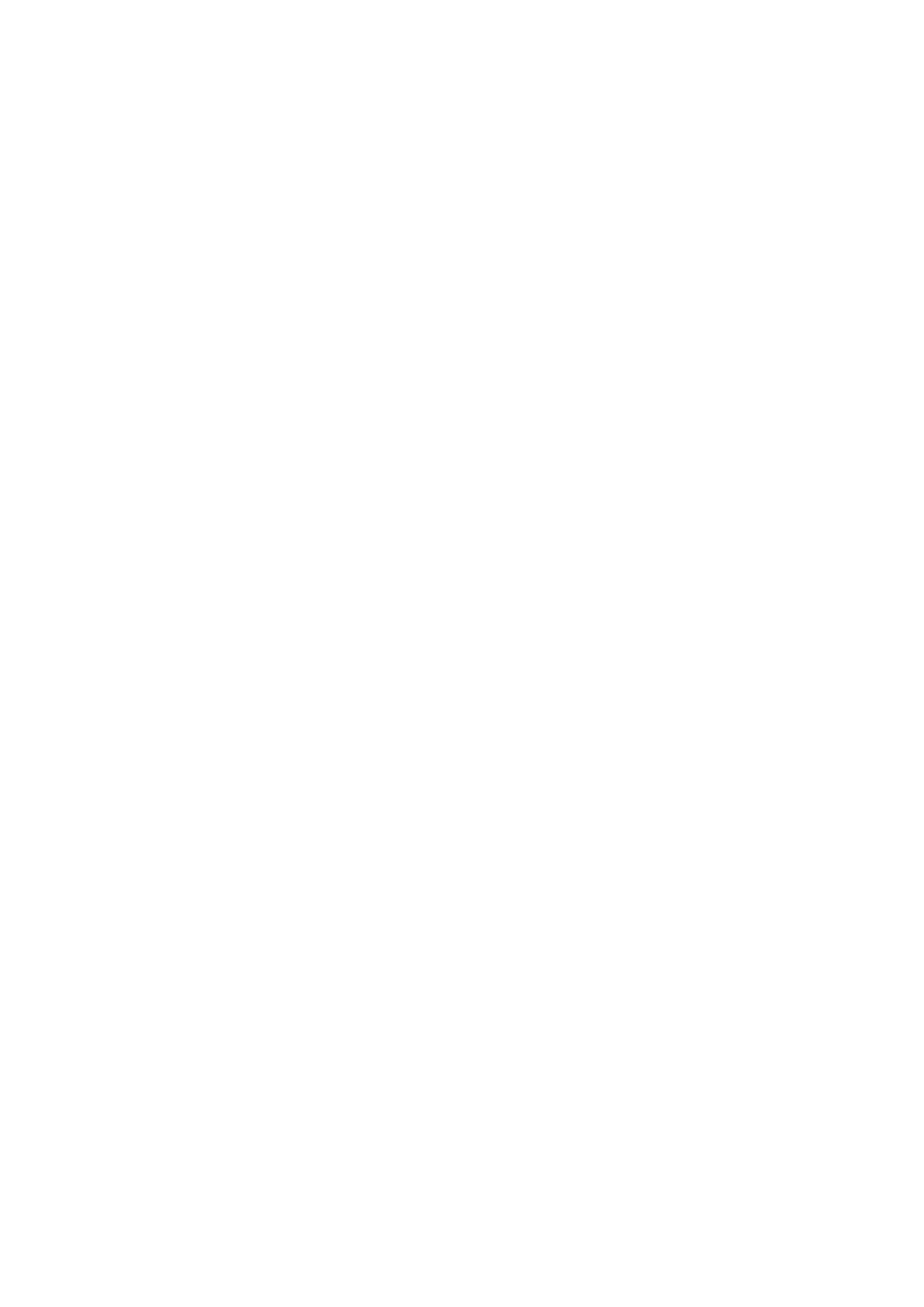Statutory Document No. 2018/0055



*Social Security Pensions Act 1975*

## **PENSIONS INCREASE (ANNUAL REVIEW) ORDER 2018**

| Laid before Tynwald:   | 20 March 2018 |
|------------------------|---------------|
| Coming into Operation: | 9 April 2018  |

Under section 150 of the Social Security Administration Act 1992<sup>1</sup> (an Act of Parliament) the Secretary of State for Work and Pensions has conducted a review and concluded that the general level of prices is greater at the end of the period under review than it was at the beginning of that period, and has laid before Parliament the draft of an up-rating order as required by that section.

The Secretary of State for Work and Pension has given a direction under section 151(1) of that Act that the sums mentioned in section  $150(1)(c)$  of that Act are to be increased.

Accordingly the Treasury makes the following Order under section 59 of Social Security Pensions Act 1975 (an Act of Parliament)<sup>2</sup> as it has effect in the Isle of Man<sup>3</sup>.

#### <span id="page-2-0"></span>**1 Title**

This Order is the Pensions Increase (Annual Review) Order 2018.

#### <span id="page-2-1"></span>**2 Commencement**

This Order comes into operation on 9 April 2018.

#### <span id="page-2-2"></span>**3 Interpretation**

(1) In this Order —

"**the 1974 Act**" means Pensions (Increase) Act 1974;

- "**basic rate**" and "**derivative pension**" have the meanings given by section 11 of the 1974 Act;
- "**an existing order**" means an order made earlier than this Order made (or treated as made) under the same enabling powers as this Order and which makes provision corresponding to that made by this Order;

1

<sup>&</sup>lt;sup>1</sup> 1992 c.5

<sup>2</sup> 1975 c.60

<sup>3</sup> GC 137/77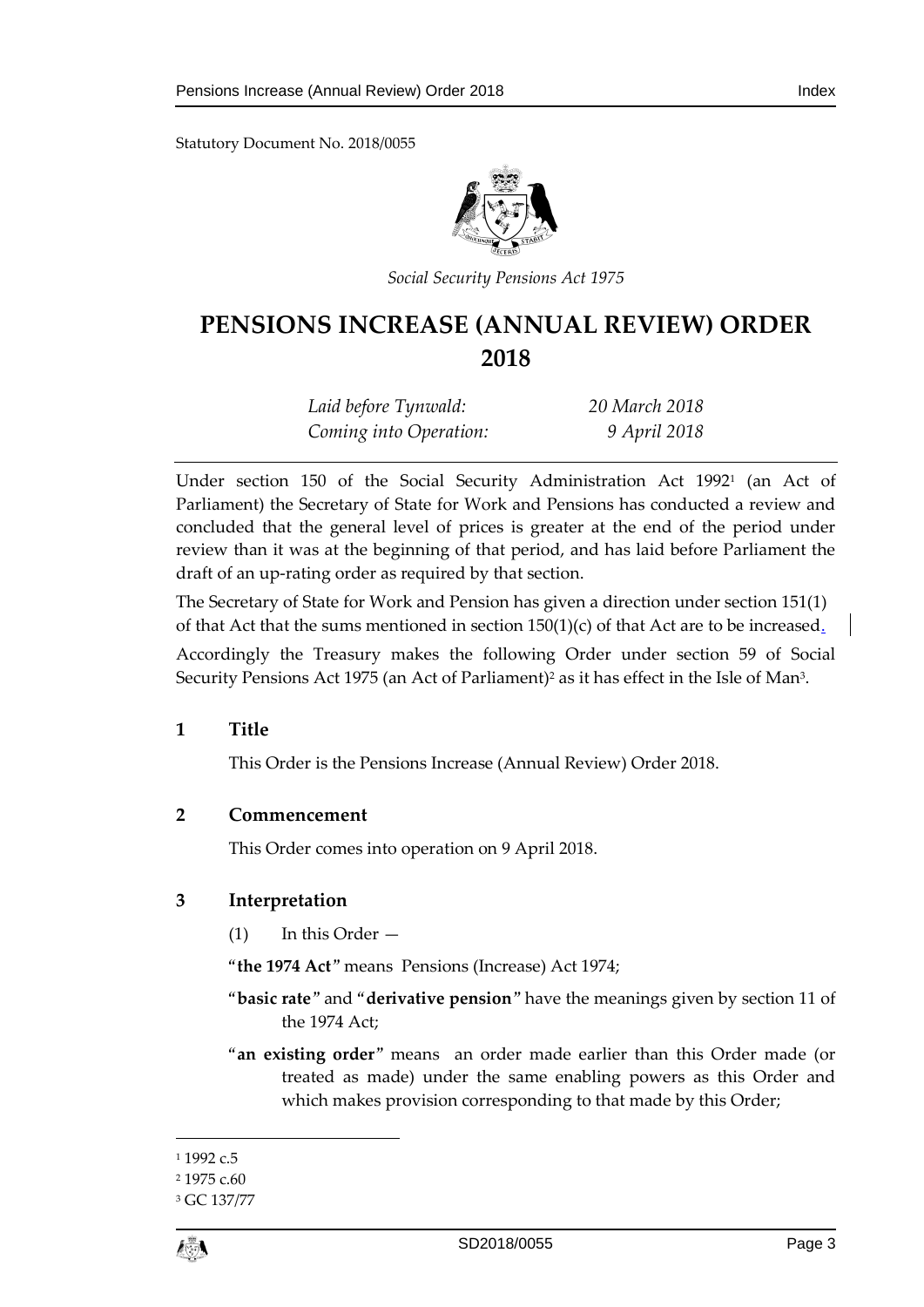"**official pension**" has the meaning given by section 5(1) of the 1974 Act;

"**pension authority**" has the meaning given by section 11 of the 1974 Act;

- "**qualifying condition**" has the meaning given by section 3 of the 1974 Act; and
- "**relevant injury pension**" and "**substituted pension"** have the meanings given by section 11 of the 1974 Act.
- (2) For the purposes of this Order the time when a pension begins is that stated in section 7(2) of the 1974 Act, and "**beginning date**" shall be construed accordingly.
- (3) Where for the purposes of this Order it is necessary to calculate the number of complete months in any period, an incomplete month shall be treated as a complete month if it consists of at least 16 days.

### <span id="page-3-0"></span>**4 Pensions increase**

The annual rate of an official pension may, if a qualifying condition is satisfied or the pension is a derivative or substituted pension or a relevant injury pension, be increased by the pension authority in respect of any period beginning on or after 9th April 2018 as follows —

- (a) a pension beginning before 10th April 2017 may be increased by 3.0% of the basic rate as increased under section 1 of the 1974 Act or under an existing order; and
- (b) a pension beginning on or after 10th April 2017 and before 9th April 2018 may be increased by 3.0%, multiplied by the number of complete months in the period between the beginning date of the pension and 9th April 2018, divided by 12.

## <span id="page-3-1"></span>**5 Increase in certain lump sums**

In respect of any lump sum or instalment of a lump sum which became payable before 9th April 2018 but on or after 10th April 2017 there may be paid an increase of 3.0% of the amount of the lump sum or instalment (as increased under section 1 of the 1974 Act or under the existing orders), multiplied by the number of complete months in the period between the beginning date for the lump sum or, if later, 10th April 2017 and the date on which it became payable, divided by 12.

## <span id="page-3-2"></span>**6 Reduction in respect of guaranteed minimum pensions**

- (1) In the case of a person  $-$ 
	- (a) who is entitled to a guaranteed minimum pension on 9th April 2018; and
	- (b) whose entitlement to that guaranteed minimum pension arises from an employment from which (either directly or by virtue of

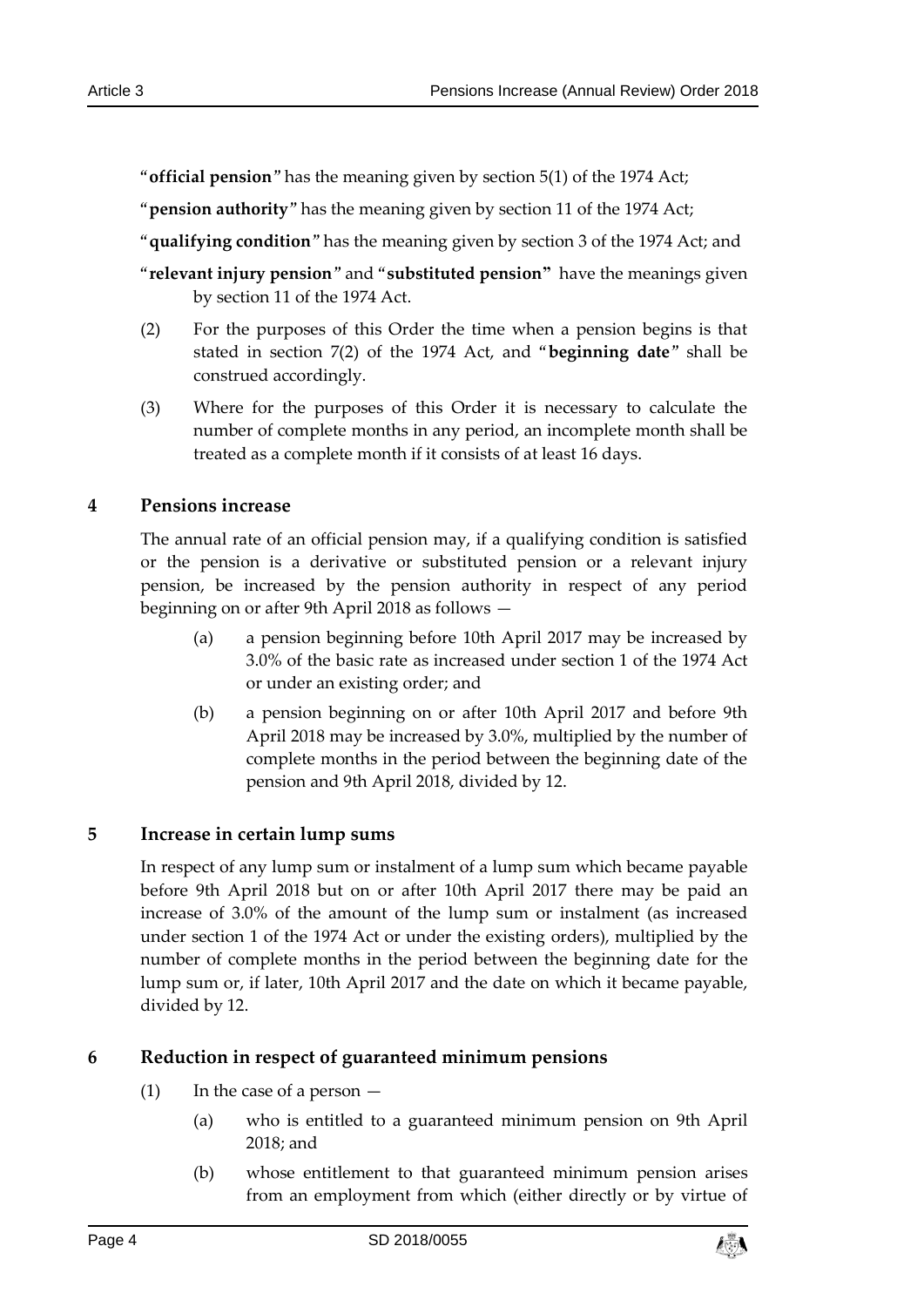the payment of a transfer credit) entitlement to the official pension also arises,

the amount by reference to which any increase in the rate of an official pension provided for by this Order is to be calculated shall be reduced by an amount equal to the rate of the guaranteed minimum pension unless the Civil Service Commission otherwise directs in accordance with section 59A of the 1975 Act.

- (2) The amount by reference to which any increase in the rate of a surviving spouse's pension or a surviving civil partner's pension provided for by this Order is to be calculated shall, where the pensioner becomes entitled on the death of the deceased spouse or civil partner to a guaranteed minimum pension, be reduced in accordance with section 59(5ZA) of the 1975 Act.
- (3) In this article "the 1975 Act" means the Social Security Pensions Act 1975 (an Act of Parliament), as it has effect in the Isle of Man.

MADE 28th FEBRUARY 2018

**A L CANNAN** *Minister for the Treasury*